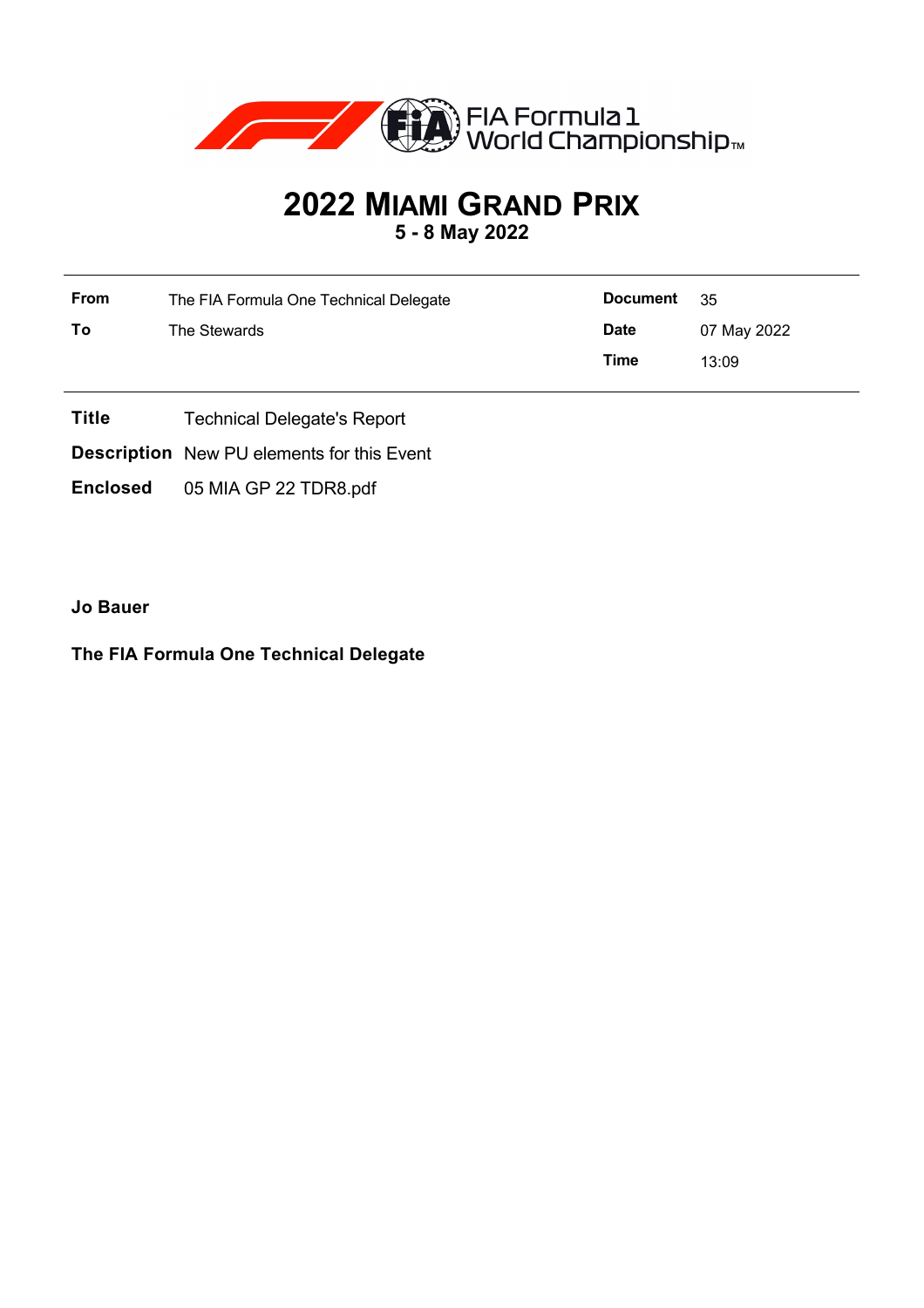

## **2022 MIAMI GRAND PRIX**

**06 - 08 May 2022**

**From :** The FIA Formula One Technical Delegate

**To** : The Stewards of the Meeting **Date** : 07 May 2022

## **TECHNICAL DELEGATE'S REPORT**

The following driver will use a new turbocharger (TC) for the remainder of the Event:

| Number | Car                       | <b>Driver</b>          | <b>Previously used TC</b> |
|--------|---------------------------|------------------------|---------------------------|
| 77     | Alfa Romeo Racing Ferrari | <b>Valtteri Bottas</b> |                           |

The turbocharger used by Valtteri Bottas is one of the three new turbochargers allowed for the 2022 Championship season and this is in conformity with Article 28.2 of the 2022 Formula One Sporting Regulations.

The following driver will use a new motor generator unit-heat (MGU-H) for the remainder of the Event:

| Number | Car                       | <b>Driver</b>   | <b>Previously used MGU-H</b> |
|--------|---------------------------|-----------------|------------------------------|
| - 77   | Alfa Romeo Racing Ferrari | Valtteri Bottas |                              |

The motor generator unit-heat used by Valtteri Bottas is one of the three new motor generator units-heat allowed for the 2022 Championship season and this is in conformity with Article 28.2 of the 2022 Formula One Sporting Regulations.

The following driver will use a new control electronics (CE) for the remainder of the Event:

| <b>Number Car</b> |         | <b>Driver</b>       | <b>Previously used CE</b> |
|-------------------|---------|---------------------|---------------------------|
| -55               | Ferrari | <b>Carlos Sainz</b> |                           |

The control electronics used by Carlos Sainz is one of the two new control electronics allowed for the 2022 Championship season and this is in conformity with Article 28.2 of the 2022 Formula One Sporting Regulations.

The following drivers will use a new exhaust system (EX) for the remainder of the Event:

| Number | Car                       | <b>Driver</b>   | <b>Previously used EX</b> |
|--------|---------------------------|-----------------|---------------------------|
| 77     | Alfa Romeo Racing Ferrari | Valtteri Bottas |                           |
| 20     | <b>Haas Ferrari</b>       | Kevin Magnussen |                           |